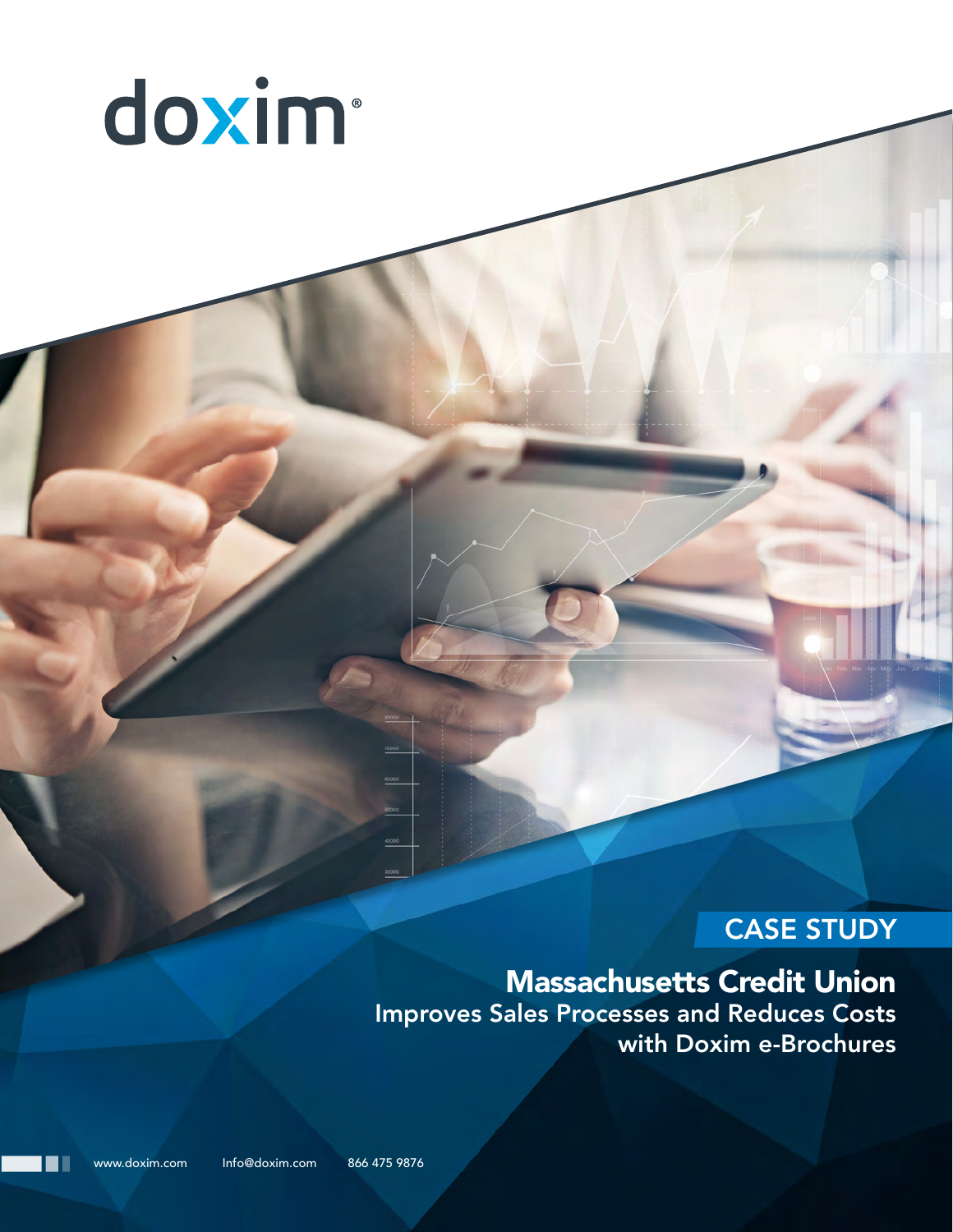

#### Executive Summary Customer

UMassFive College Federal Credit Union (\$430 million in assets), serves over 35,000 members at local colleges and businesses in Massachusetts.

#### **Challenge**

A heavy reliance on traditional brochures lead to high printing costs and prevented the adoption of more digital approaches to communicating with members.

#### Solution

Doxim e-Brochures enabled the credit union to send personalized HTML versions of printed collateral to members and gain key insights into how they use the materials.

#### Benefit

UMassFive reduced its printing budget by 26% in one year, improved customer engagement and updated its sales processes to the digital era at the same time.

### The Customer

UMassFive College Federal Credit Union is a non-profit financial co-operative based in Hadley, Massachusetts, with a field of membership that includes the employees of five area colleges, as well as local businesses and groups. The credit union has over \$430 million in assets and services over 35,000 members.

# The Challenge REDUCE PRINTING COSTS AND UPDATE SALES PROCESSES

UMassFive was looking for a better way to share information with its members. Its branches relied on printed brochures, which were costly to produce and impossible to track, so UMassFive had no easy way to evaluate their effectiveness.

Jon Reske, Vice President of Marketing at UMassFive, was confident that technology could provide a means to both save money and deliver clear insights into how its members used the collateral. Shifting to a digital solution would also help revitalize the in-branch sales culture and be better aligned with modern processes such as online membership applications.

"Saving costs was the primary reason we looked at electronic brochures, but we also realized everything is moving to the electronic world."

— Jon Reske, Vice President of Marketing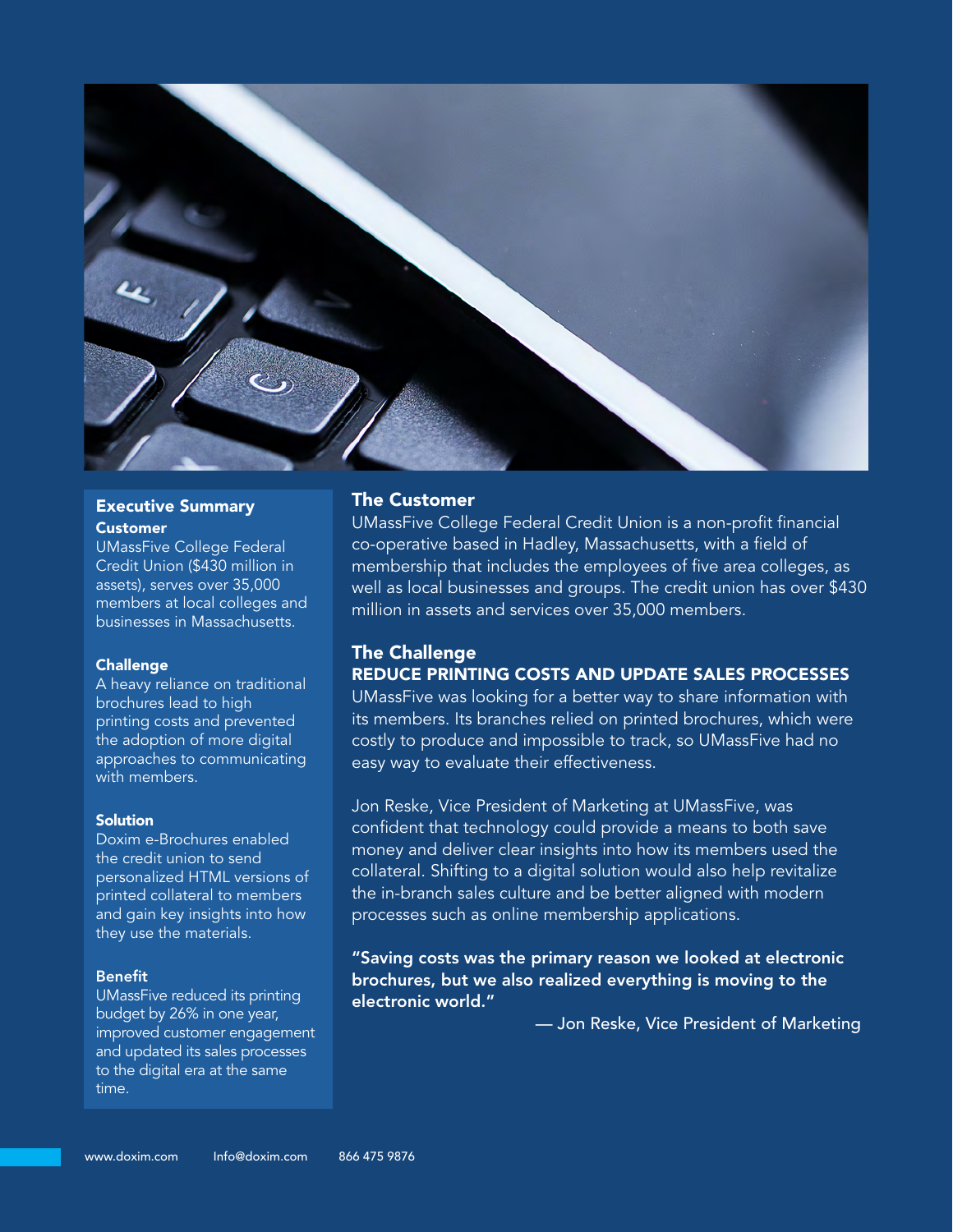

## The Solution IMPROVED CUSTOMER ENGAGEMENT AT LESS COST

UMassFive implemented Doxim e-Brochures, a component of the Doxim Customer Engagement Platform. By converting its collateral into electronic brochures, the credit union could now send a personalized HTML brochure to prospective or existing members, on request.

Over the course of a year, UMassFive created electronic versions of all its most important brochures. It also tracked how branches ordered physical print versions to identify those that were used most and could be prime targets for digital conversion.

# "The cost savings were clear: by using Doxim e-Brochures, UMassFive's reduced its printing budget by 26% in just one year."

## — Jon Reske, Vice President of Marketing

There were additional benefits, as well. With Doxim e-Brochures, UMassFive tracked usage and realised that they engaged members way more effectively than their regular email marketing content. Typically, UMassFive experienced a 30% open rate and 7% click-through rate on email, but on Doxim e-Brochures average open rates were 49%, with a 23% click-through rate.

One key difference was how UMassFive staff members were able to use the electronic brochures to directly communicate with members, often sending them as a follow-up on one-on-one conversations. With Doxim e-Brochures, the content is available immediately on the member's mobile device or PC, in a fully mobile-responsive format, and branch staff can even personalize the message to further improve the customer experience.

A critical component of successfully adopting e-brochures was encouraging sales staff to embrace the solution. UMassFive retail services worked closely with the marketing team to ensure their goals were aligned. To kick-off the introduction of e-brochures, a full team meeting was held, so everyone understood how the electronic brochures worked, and how tellers and call center representatives could use them to promote the credit union's services.